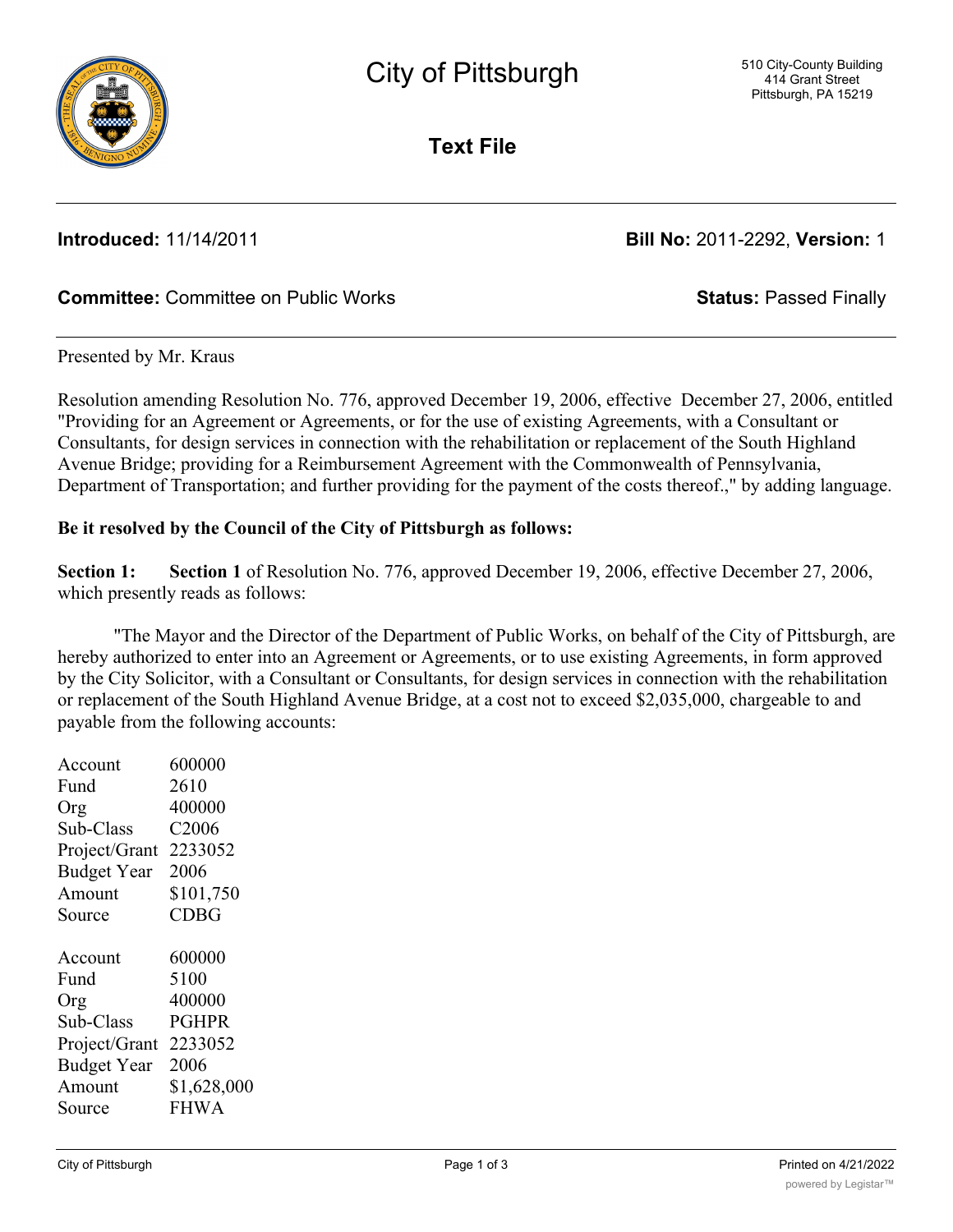**Committee:** Committee on Public Works **Status:** Passed Finally

Account 600000 Fund 5100 Org 400000 Sub-Class PGHPR Project/Grant 2233052 Budget Year 2006 Amount \$305,250 Source SHW TOTAL \$2,035,000"

is hereby amended to read as follows:

The Mayor and the Director of the Department of Public Works, on behalf of the City of Pittsburgh, are hereby authorized to enter into an Agreement or Agreements, or to use existing Agreements with a Consultant or Consultants, for design services; and to enter into a Contract or Contracts, or the use of existing Contracts; to enter into Property/Easement Agreements in connection with the rehabilitation or replacement of the South Highland Avenue Bridge, at a cost not to exceed \$2,035,000, chargeable to and payable from the following accounts:

| Account               | 600000            |
|-----------------------|-------------------|
| Fund                  | 2610              |
| Org                   | 400000            |
| Sub-Class             | C <sub>2006</sub> |
| Project/Grant         | 2233052           |
| <b>Budget Year</b>    | 2006              |
| Amount                | \$101,750         |
| Source                | <b>CDBG</b>       |
| Account               | 600000            |
| Fund                  | 5100              |
| Org                   | 400000            |
| Sub-Class             | <b>PGHPR</b>      |
| Project/Grant         | 2233052           |
| <b>Budget Year</b>    | 2006              |
| Amount                | \$1,628,000       |
| Source                | <b>FHWA</b>       |
| Account               | 600000            |
| Fund                  | 5100              |
| Org                   | 400000            |
| Sub-Class             | <b>PGHPR</b>      |
| Project/Grant 2233052 |                   |